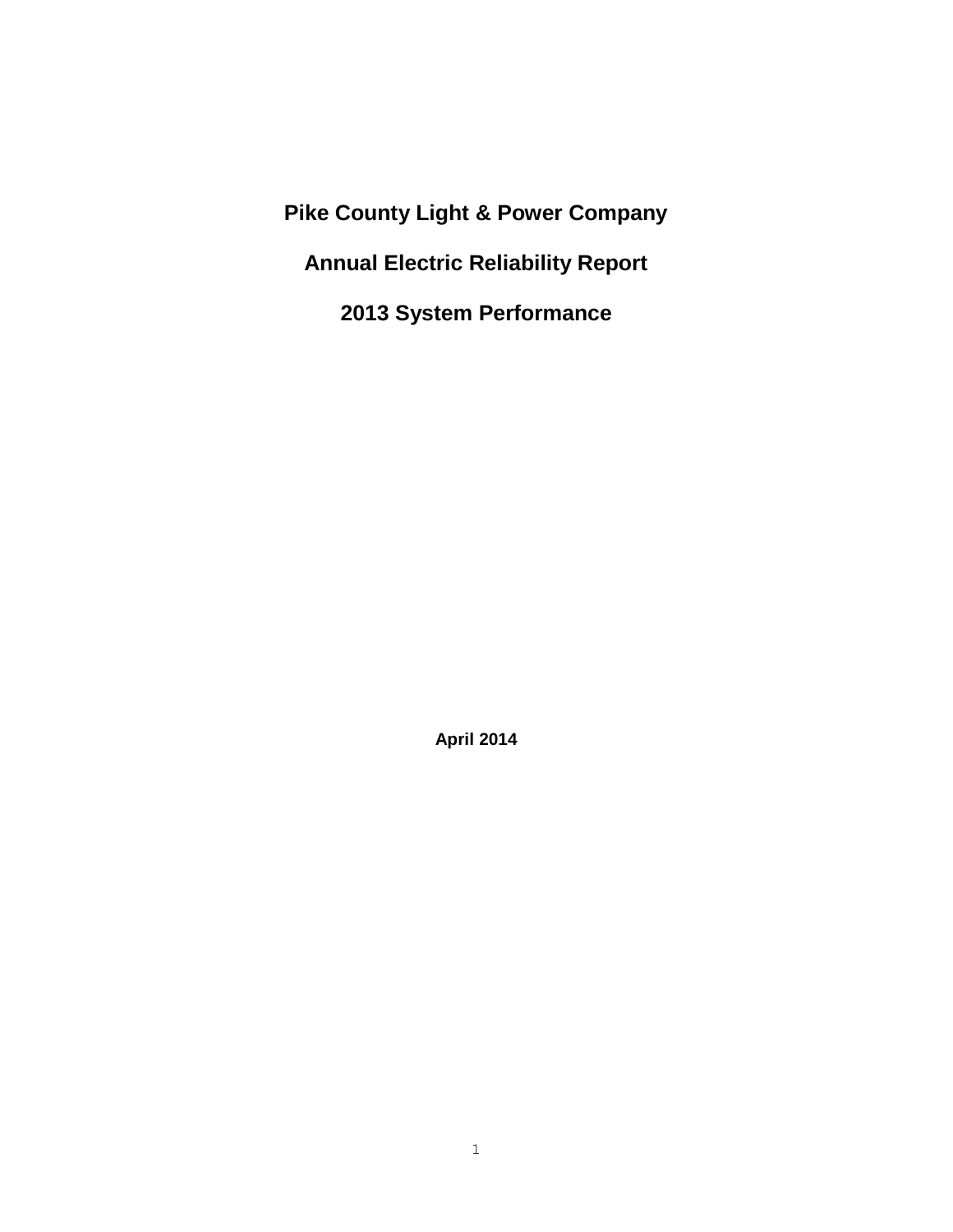# **INTRODUCTION**

Pursuant to the requirements of 52 Pa. Code § 57.195, Pike County Light & Power Company ("Pike" or the "Company") submits this Annual Reliability Report ("Report") to the Pennsylvania Public Utility Commission ("PAPUC") for its 2013 system performance. Pike is an electric distribution company ("EDC") which has approximately 4,500 electric distribution customers, thereby making it a "smaller EDC" for purposes of 52 Pa. Code § 57.195 (c). The Company is a utility subsidiary of Orange and Rockland Utilities, Inc. ("Orange and Rockland"). The Company, together with Orange and Rockland and Rockland Electric Company (i.e., Orange and Rockland's New Jersey utility subsidiary), comprise the Orange and Rockland System.

**§ 57.195. (b)(1)** An overall assessment of the state of the system reliability in the EDC's service territory including a discussion of the EDC's current programs and procedures for providing reliable electric service.

# **Overall Current Assessment**

The "Western Division" of the Orange and Rockland System includes the Company's service territory, as well as portions of Orange County and Sullivan County in New York State, and portions of Sussex County in New Jersey. Pike County is the south-westernmost portion of the Western Division. Pike's service territory in Pennsylvania is primarily fed from two 34.5 kV feeders that originate from New York Substations, i.e., Line 5-10 from the Cuddebackville Substation, and Line 7 from the Port Jervis Substation. The eastern portion of the Pike service territory is fed by two 13.2kV feeders from the Matamoras Substation that has ties to distribution circuitry from Orange and Rockland's Port Jervis Substation, in New York, as well. The Matamoras Substation is fed from both Line 5-10 and Line 7, which back each other up through an automatic transfer scheme at the substation. The western portion of the Pike service territory is a radial feed from Line 7.

The PAPUC's service reliability standards for Pike, last revised on August 17, 2006, are as follows:

- 12-Month System Average Interruption Frequency Index ("SAIFI", or "Frequency") of 0.82 interruptions per customer served;
- 12-month Customer Average Interruption Duration Index ("CAIDI" or "Restoration") of 235 minutes of interruption per customer interrupted;
- 12-month System Average Interruption Duration Index ("SAIDI" or "Duration") of 195 minutes per customer served.

In 2013, the Pike service territory experienced a Frequency of 1.21 interruptions per customer served, a Restoration of 209 minutes, and Duration of 253 customer-minutes of interruption. SAIFI was 48% above the standard, CAIDI was 26 minutes (11%) below the standard, and SAIDI was 58 minutes (30%) above the standard. These results are detailed on Page 5 of this Report, along with the most recent three-year history for these indices.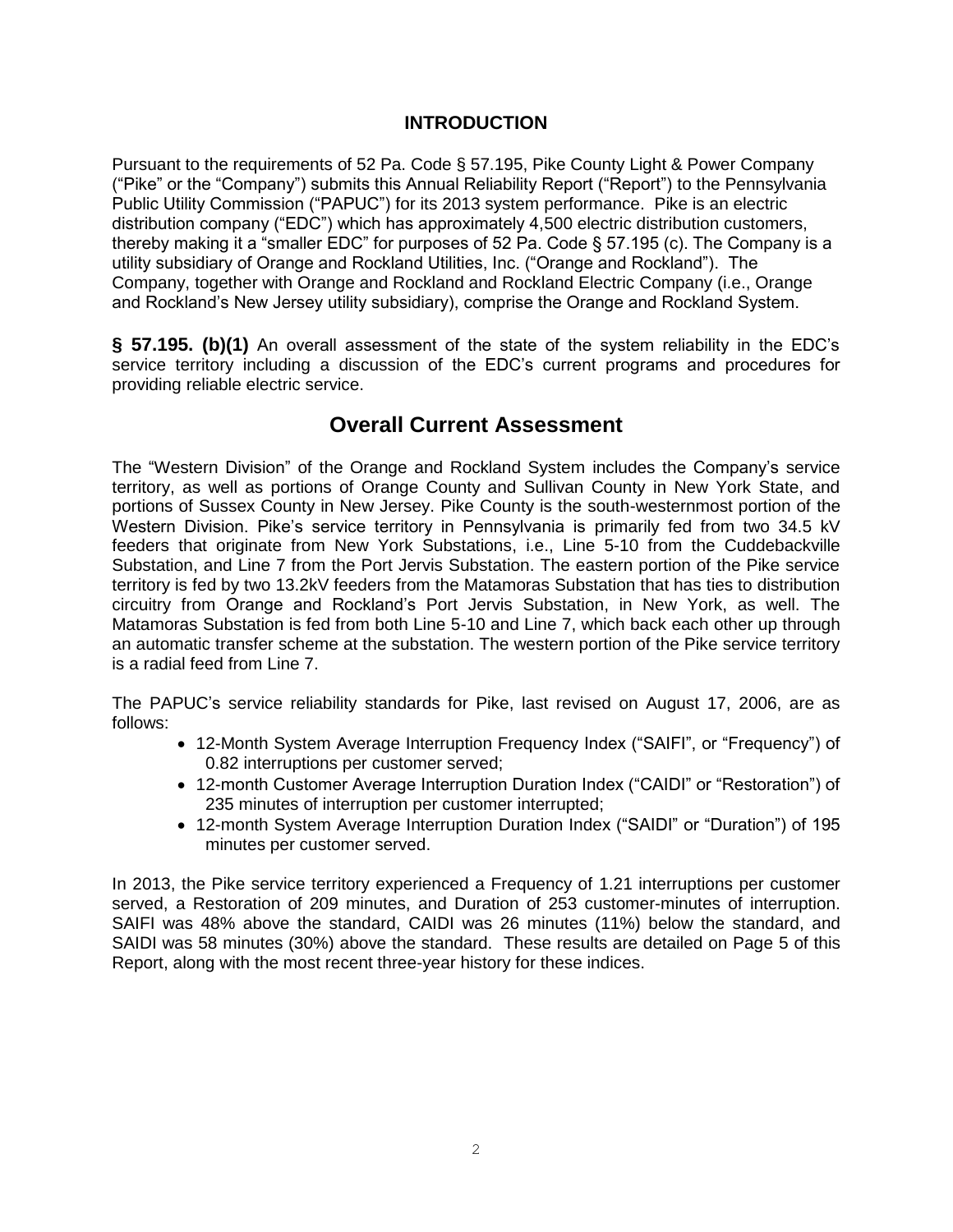The three-year reliability standards for Pike are as follows:

Three-year annualized SAIFI of 0.67 interruptions per customer served; Three-year annualized CAIDI of 192 minutes of interruption per customer interrupted; and Three-year annualized SAIDI of 129 minutes per customer served.

For the three-year period ended December 2013, Pike experienced an annualized Frequency of 0.835 interruptions per customer served, a Restoration of 229 minutes, and Duration of 191 customer minutes of interruption.

There was one major event affecting Pike's service territory during 2013 that was accepted by the PAPUC for exclusion from the statistics. This major event affected 2,641 customers for a total of 5,362 customer-hours (321,721 customer minutes) of interruption, and is detailed on Page 4 of this Report. This major event was a lightning storm which occurred on July 7.

The table on Page 6 summarizes, by cause, Pike customer interruptions experienced in 2013, with pre-arranged outages and major events removed. The leading cause of outages is tree contact, with 25 interruptions affecting 1,115 customers for a total of 189,294 customer-minutes. The service reliability program targeted to manage these outages is the three-year, cycle-based tree clearance program. The most recent cycle was completed in 2012, and is scheduled next for completion in 2015. In addition, a Circuit Ownership Program was in effect in 2013, whereby circuits are patrolled by 'circuit owners' who identify and address circuit issues that will help to improve performance. This effort, along with the other service reliability programs that the Company implements, as are discussed later in this Report, are designed to target circuit equipment and conditions that will result in performance improvements.

The distribution inspection and maintenance goals/objectives and capital expenses, are listed starting on Page 7 of this Report. Pike has no transmission lines.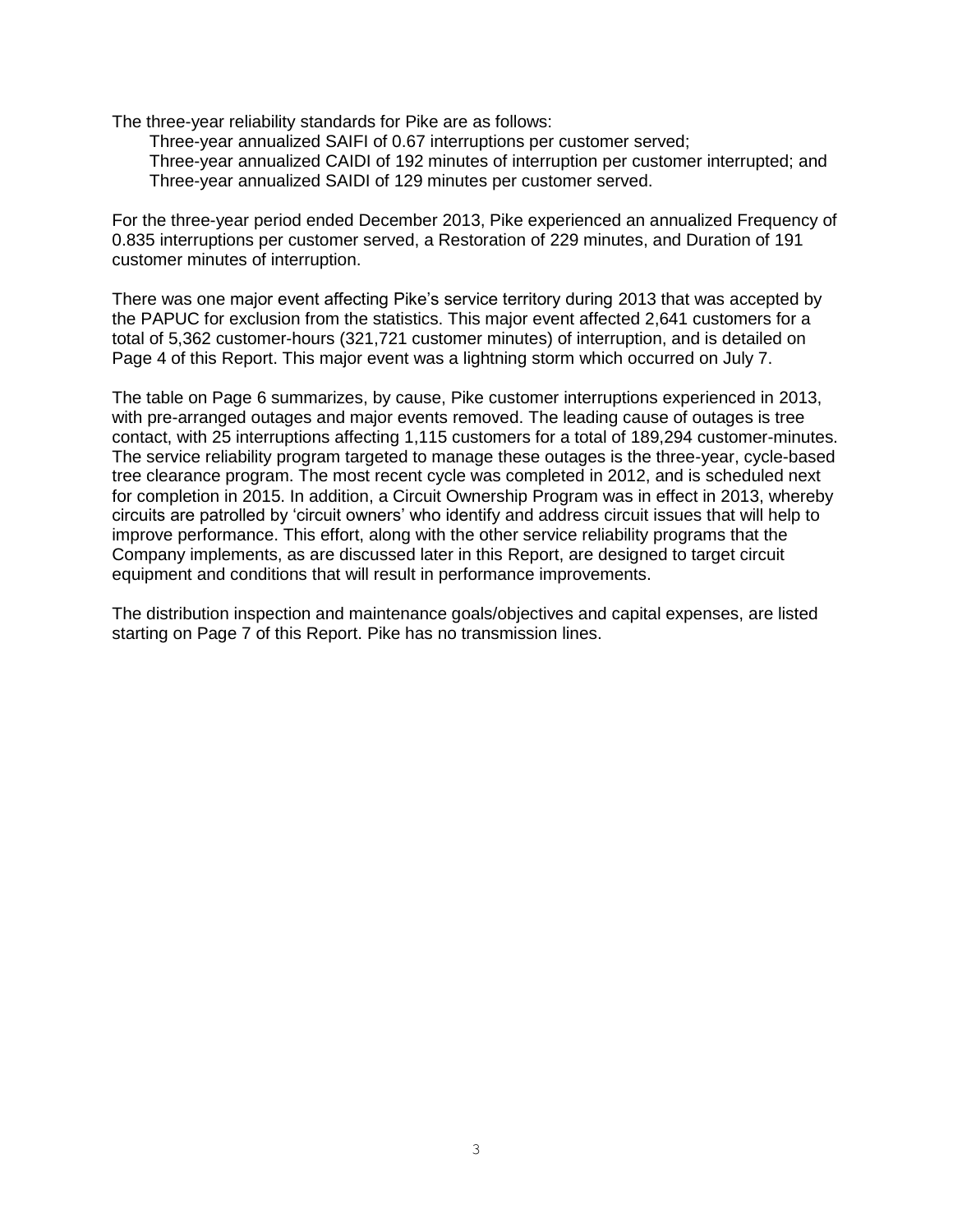**57.195. (b)(2)** A description of each major event that occurred during the year being reported on, including the time and duration of the event, the number of customers affected, the cause of the event and any modified procedures adopted to avoid or minimize the impact of similar events in the future.

| <b>Major Events</b> |                 |       |                              |                                     |                                           |  |
|---------------------|-----------------|-------|------------------------------|-------------------------------------|-------------------------------------------|--|
| <b>Date</b>         | Cause           | Time  | <b>Duration</b><br>(minutes) | <b>Customers</b><br><b>Affected</b> | <b>Cust Min of</b><br><b>Interruption</b> |  |
| 7/7/2013            | Lightning Storm | 14:34 | 433                          | 2.641                               | 321.721                                   |  |
| Total               |                 |       |                              | 2.641                               | 321,721                                   |  |

### July 7, 2013 Lightning Storm:

This incident was the result of extreme heat that entered the PCL&P service territory over the July 4th Holiday weekend and produced a lightning storm on the evening of July 7th. This storm inflicted damage on the system that developed into outages for several customers. PCL&P submitted this exclusion request to the Commission on July 26, 2013. The Commission approved this request.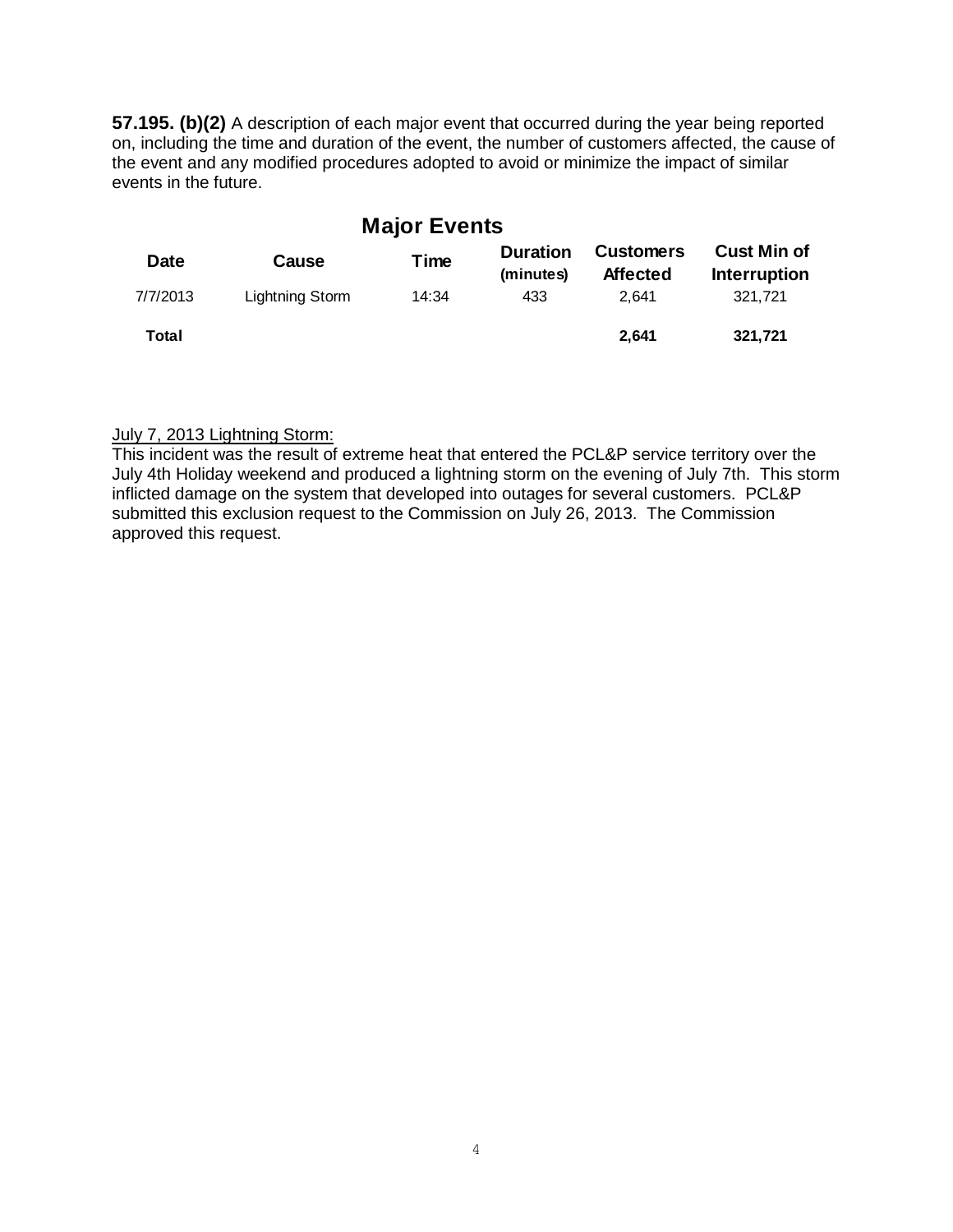**57.195. (b)(3)** A table showing the actual values of each of the reliability indices (SAIFI, CAIDI, SAIDI, and if available, MAIFI) for the EDC's service territory for each of the preceding 3 calendar years. The report shall include the data used in calculating the indices, namely the average number of customers served, the number of sustained interruptions, and the number of customers affected, and the minutes of interruption. If MAIFI values are provided, the number of customer momentary interruptions shall also be reported.

#### **Reliability Indices 2011 - 2013**

| Year | <b>SAIFI</b> | <b>CAIDI</b> | <b>SAIDI</b> | Average Number of<br><b>Customers Served</b> | Number of<br><b>Interuptions</b> | <b>Customers</b><br><b>Affected</b> | <b>Customer Minutes</b><br>of Interruptions |
|------|--------------|--------------|--------------|----------------------------------------------|----------------------------------|-------------------------------------|---------------------------------------------|
| 2011 | 0.73         | 297          | 216          | 4.491                                        | 71                               | 3.268                               | 969.660                                     |
| 2012 | 0.57         | 185          | 104          | 4.494                                        | 55                               | 2.542                               | 468.931                                     |
| 2013 | 1.21         | 209          | 253          | 4.491                                        | 54                               | 5.449                               | 1,137,056                                   |

MAIFI data is not presently available.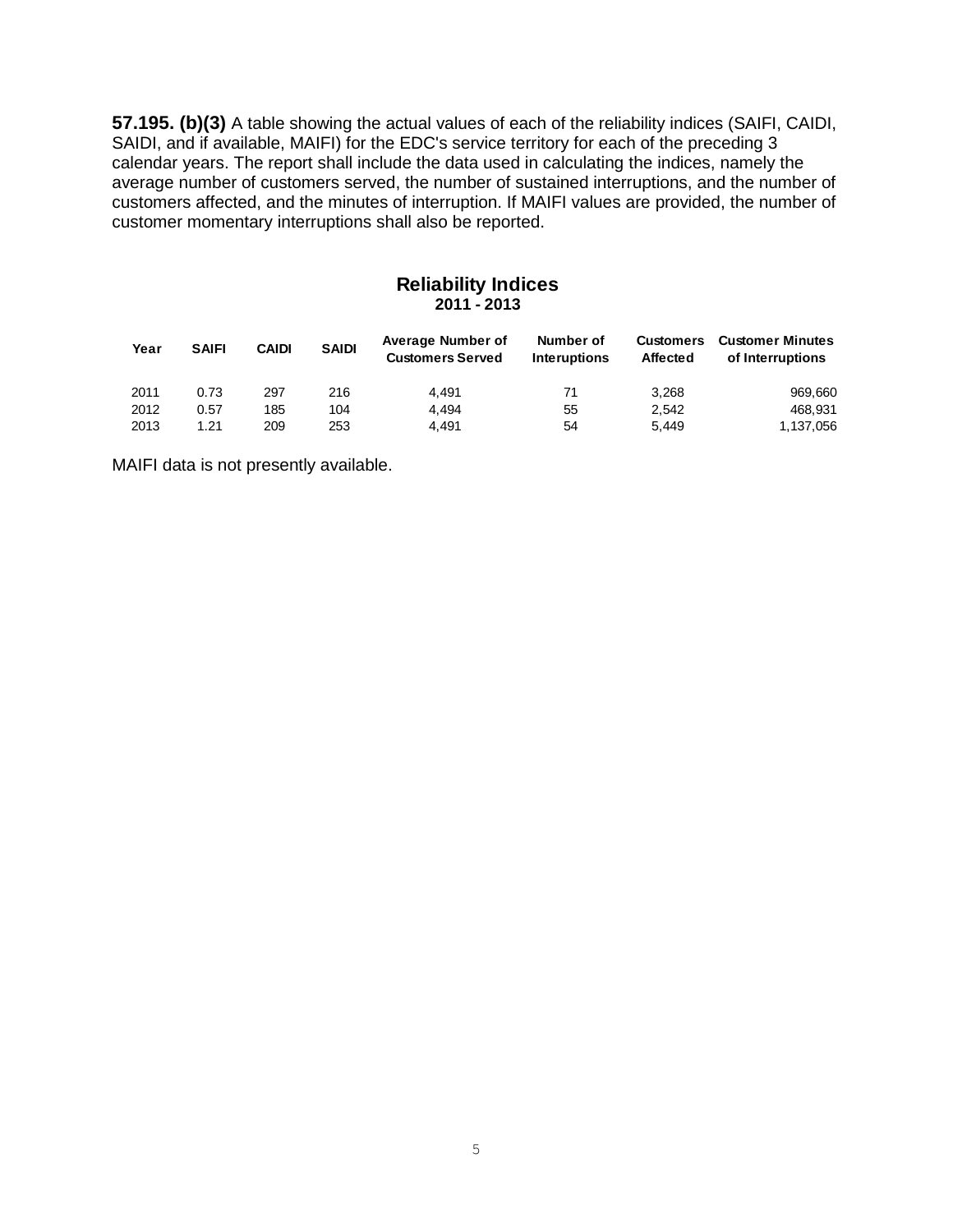**§ 57.195. (b)(4)** A breakdown and analysis of outage causes during the year being reported on, including the number and percentage of service outages, the number of customers interrupted, and customer interruption minutes categorized by outage cause such as equipment Failure, animal contact, tree related, and so forth. Proposed solutions to identify service<br>problems shall be reported.<br>**Causes of Interruptions**<br>**Causes of Interruptions** problems shall be reported.

|                          | Number of            | <b>Percent of</b>    | <b>Customers</b> | <b>Cust Min of</b> |
|--------------------------|----------------------|----------------------|------------------|--------------------|
| Cause                    | <b>Interruptions</b> | <b>Interruptions</b> | <b>Affected</b>  | Interruption       |
|                          |                      |                      |                  |                    |
| <b>Tree Contact</b>      | 25                   | 46%                  | 1,115            | 189,294            |
| <b>Equipment Failure</b> | 13                   | 24%                  | 2,848            | 753,944            |
| Lightning                |                      | 2%                   |                  | 135                |
| <b>Animal Contact</b>    | 5                    | 9%                   | 813              | 96,110             |
| Unknown / Other          | 6                    | 11%                  | 494              | 74,348             |
| Non-Comp. Accidents      | 4                    | 7%                   | 178              | 23,226             |
| <b>Customer Problem</b>  | 0                    | $0\%$                |                  |                    |
| Overload                 | 0                    | 0%                   |                  |                    |
| <b>Work Error</b>        | 0                    | $0\%$                |                  |                    |
|                          |                      |                      |                  |                    |
| Total                    | 54                   |                      | 5,449            | 1,137,056          |

As noted in the above table, the primary cause of interruptions in 2013 was 'tree contacts'. The 2012 Pike distribution vegetation management program included the approximately 57 miles of the L7 and Substation 104 overhead primary system, which is the total of the Pike service territory. The next cycle based tree trimming is planned for 2015. This area is scheduled to undergo the established quarterly worst performing segment-based tree clearance program. During 2013, Pike also assisted municipalities in the removal of many hazard trees. This increase in requests can be directly linked to heightened awareness of the impact of trees on reliability. Tree issues are also reported and addressed during the Circuit Ownership circuit patrols.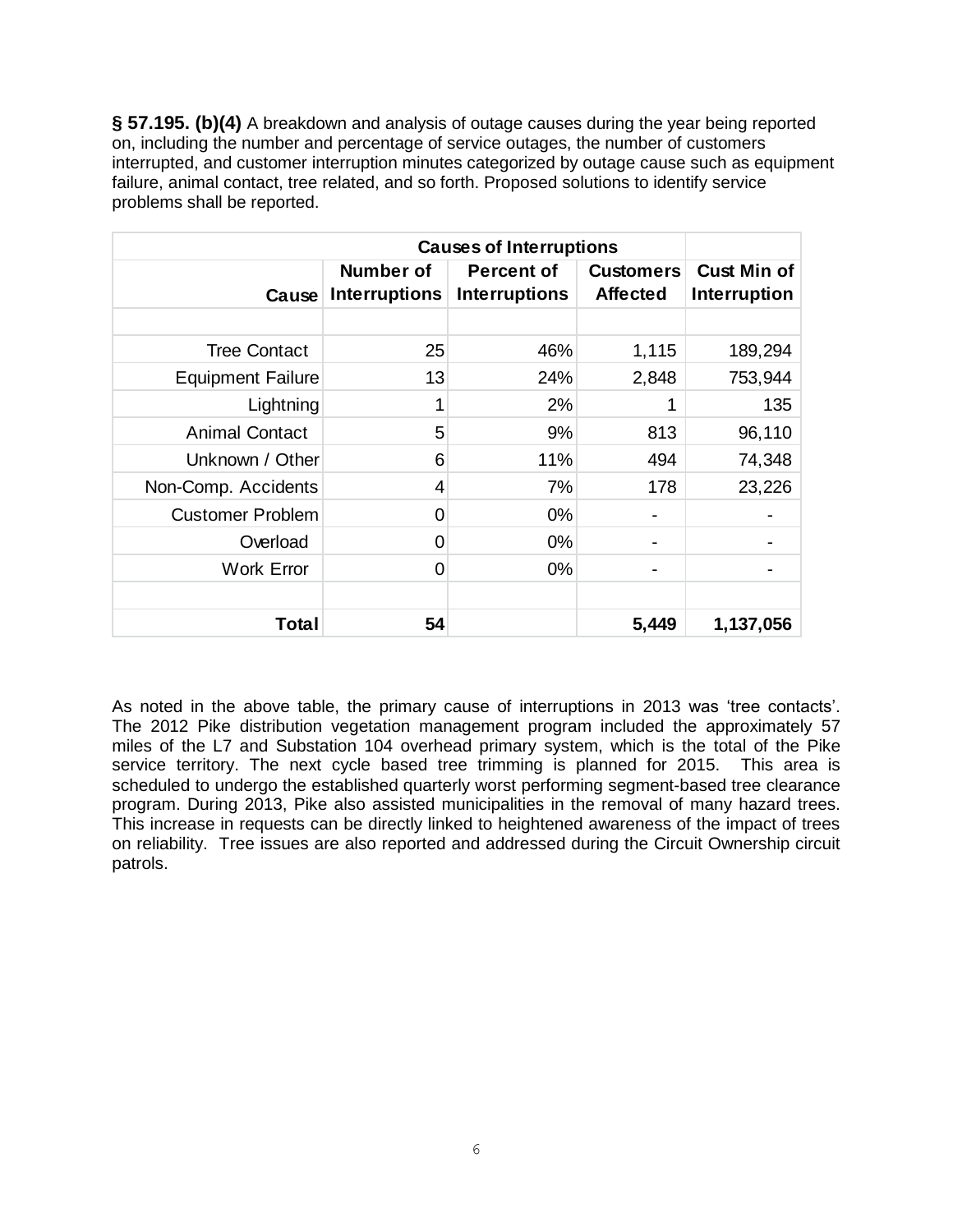**§57.195(b)(5)** A list of the major remedial efforts taken to date and planned for circuits that have been on the worst performing 5% of circuits list for a year or more.

Pursuant to Pike's exemption as set forth in §57.195(c), and as discussed above, Pike is not required to address this subsection.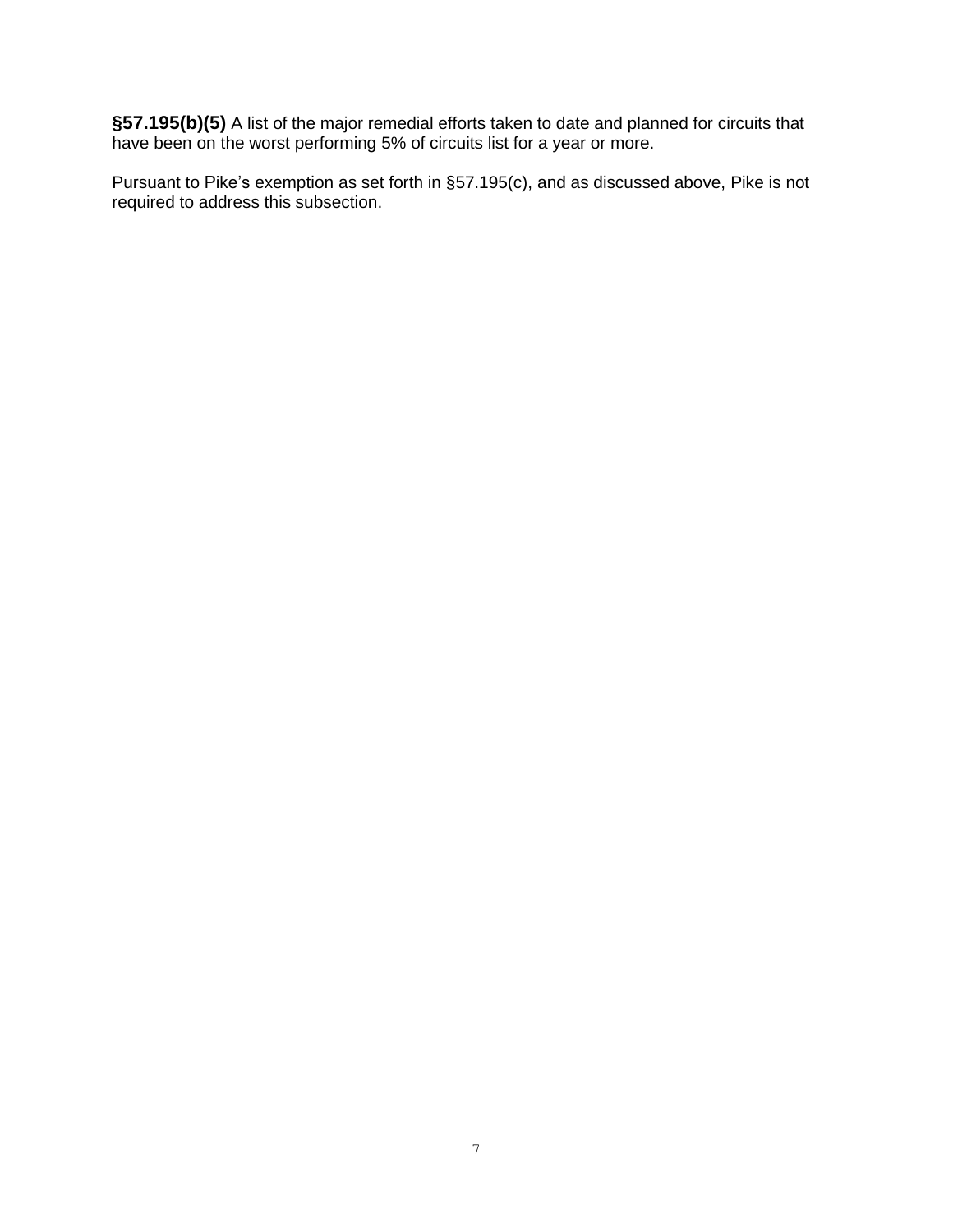**§ 57.195. (b)(6)** A comparison of established transmission and distribution inspection and maintenance goals/objectives versus actual results achieved during the year being reported on. Explanations of any variances shall be included.

# **T/D Inspection/Maintenance Goals/Objectives**

# **Goals/Objectives vs. Results**

For distribution goals and objectives, the Company focused on completing all scheduled preventive maintenance. As set forth below, Pike met these goals. Pike has no transmission facilities.

- Distribution Vegetation Management While no vegetation management activity was scheduled for 2013, the Company responded to several requests from customers and municipalities for tree trimming and hazard tree removal.
- Pole Inspection Program Due to being ahead of schedule in the Pole Inspection program, Pike performed no pole inspections in 2013.
- Distribution Overhead Line Inspections The 2013 program included infrared inspecting all three-phase circuitry, which Pike completed as planned.
- Power Quality The 2013 maintenance program required inspection of eleven capacitors and five regulators, which Pike completed as planned.
- Recloser Program The 2013 maintenance program required inspection of three reclosers, which Pike completed as planned.
- Substation Maintenance and Inspection Program. The 2013 program required completion of all inspection and maintenance requirements as listed in Appendix I for the Matamoras Substation, which Pike completed as planned.
- Transformer Inspection Program. Pike inspected all of its 268 padmounted distribution transformers in 2013. This completes the padmounted transformer inspection portion of the PA I&M Plan until 2018.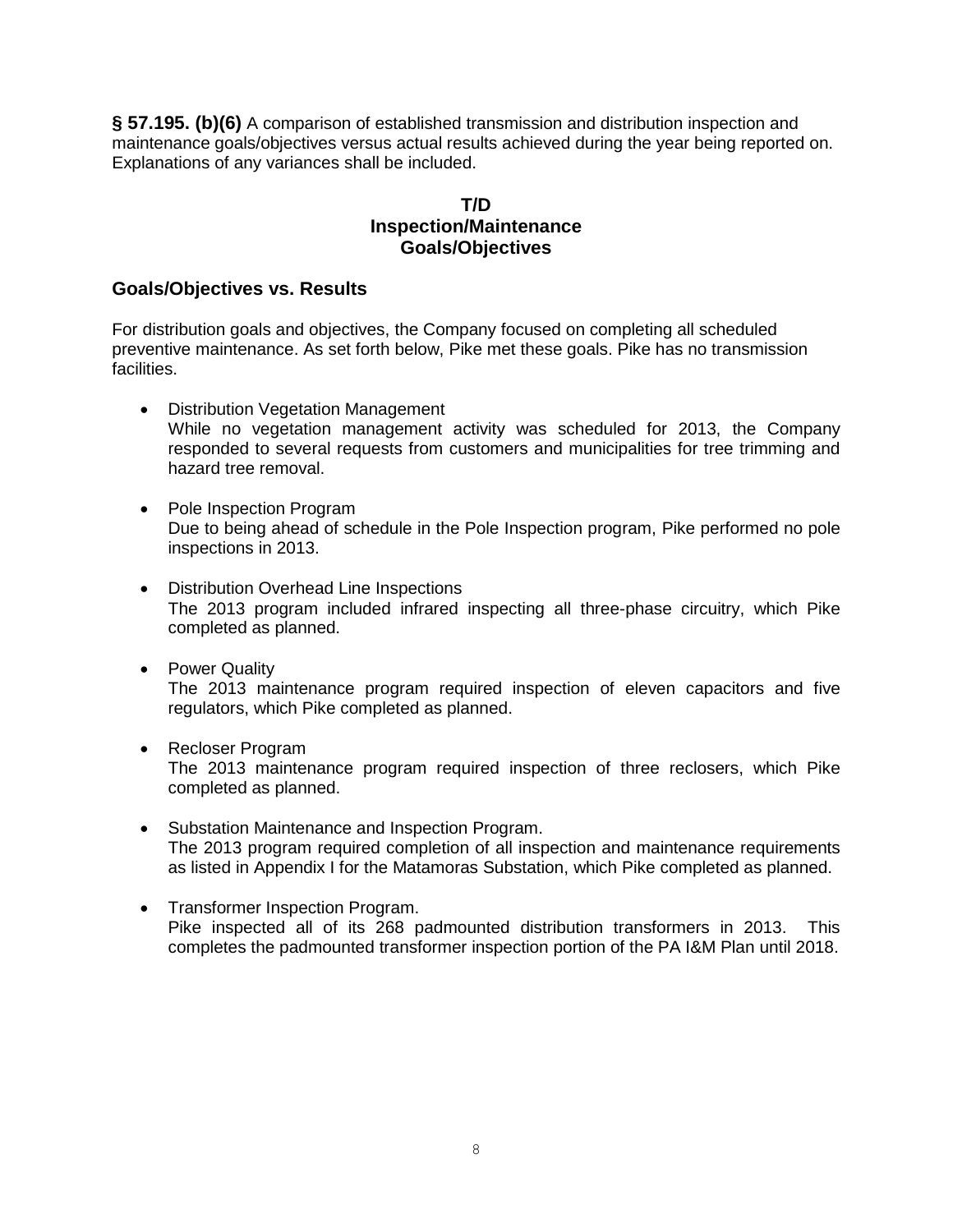**§ 57.195. (b)(7)** A comparison of budgeted versus actual transmission and distribution operation and maintenance expenses for the year being reported on in total and detailed by the EDC's own functional account code or FERC account code as available. Explanations of any variances 10% or greater shall be included.

#### **T/D Operation and Maintenance**

| 2013 O&M Expenditures                                  | 2013 Budget(k\$) | 2013 Actual(k\$) |
|--------------------------------------------------------|------------------|------------------|
| 5600 OPERATION SUPERVISION AND ENGINEERING             | 13.1             | 2.6              |
| 5630 OVERHEAD LINE EXPENSES                            | 5.7              | 3.3              |
| <b>5670 RENTS</b>                                      | 0.0              | 0.3              |
| 5700 MAINTENANCE OF STATION EQUIPMENT TRANSMISSION     | 3.3              | 0.0              |
| 5710 MAINTENANCE OF OVERHEAD LINES TRANSMISSION        | 6.9              | 0.9              |
| 5800 OPERATION SUPERVISION AND ENGINEERING             | 102.7            | 309.3            |
| 5810 LOAD DISPATCHING                                  | 4.8              | 0.0              |
| 5820 STATION EXPENSES                                  | 48.2             | 3.5              |
| 5830 OVERHEAD LINE EXPENSES                            | 24.6             | 72.2             |
| 5840 UNDERGROUND LINE EXPENSES                         | 12.0             | 11.8             |
| 5860 METER EXPENSES                                    | 31.2             | 73.7             |
| 5870 CUSTOMER INSTALLATIONS EXPENSES                   | 0.0              | 1.8              |
| 5880 MISCELLANEOUS DISTRIBUTION EXPENSES               | 143.6            | 199.6            |
| <b>5890 RENTS</b>                                      | 0.7              | 0.0              |
| 5920 MAINTENANCE OF STATION EQUIPMENT DISTRIBUTION     | 12.5             | 1.7              |
| 5930 MAINTENANCE OF OVERHEAD LINES DISTRIBUTION        | 157.8            | 726.0            |
| 5940 MAINTENANCE OF UNDERGROUND LINES DISTRIBUTION     | 54.7             | 26.0             |
| 5960 MAINTENANCE OF STREET LIGHTING AND SIGNAL SYSTEMS | 20.8             | 23.5             |
| 5980 MAINTENANCE OF MISCELLANEOUS DISTRIBUTION PLANT   | $\Omega$         | 2.0              |
| <b>Total Distribution</b>                              | 642.6            | 1,458.2          |

The 2013 Actual Operation and Maintenance Expenses exceeded the budgeted amounts by 126%.

• Corporate: Pike recently started to Amortize storm costs, which led to higher 2013 Pike spending of \$108K.

• Corporate: The amortization of the three year tree trimming cycle caused increased 2013 costs by \$78K.

• Electric Operations: Increased spending due to higher Customer/Municipal Calls/Assists associated with tree trimming by \$229k.

• Electric Operations: Performed Tree Trimming/Removal of "Danger Trees" resulting in \$200k of additional spending.

• Energy Control Center: Ops Dispatching by \$200k.

\* Per PAPUC order granting deferral of incremental storm costs for Hurricane Irene (dated June 21, 2012) and Superstorm Sandy (Order Pending), Pike is expensing the deferred amount on a reasonable amortization schedule. The Order does not preclude Pike from seeking recovery of the total amount of deferred expenses.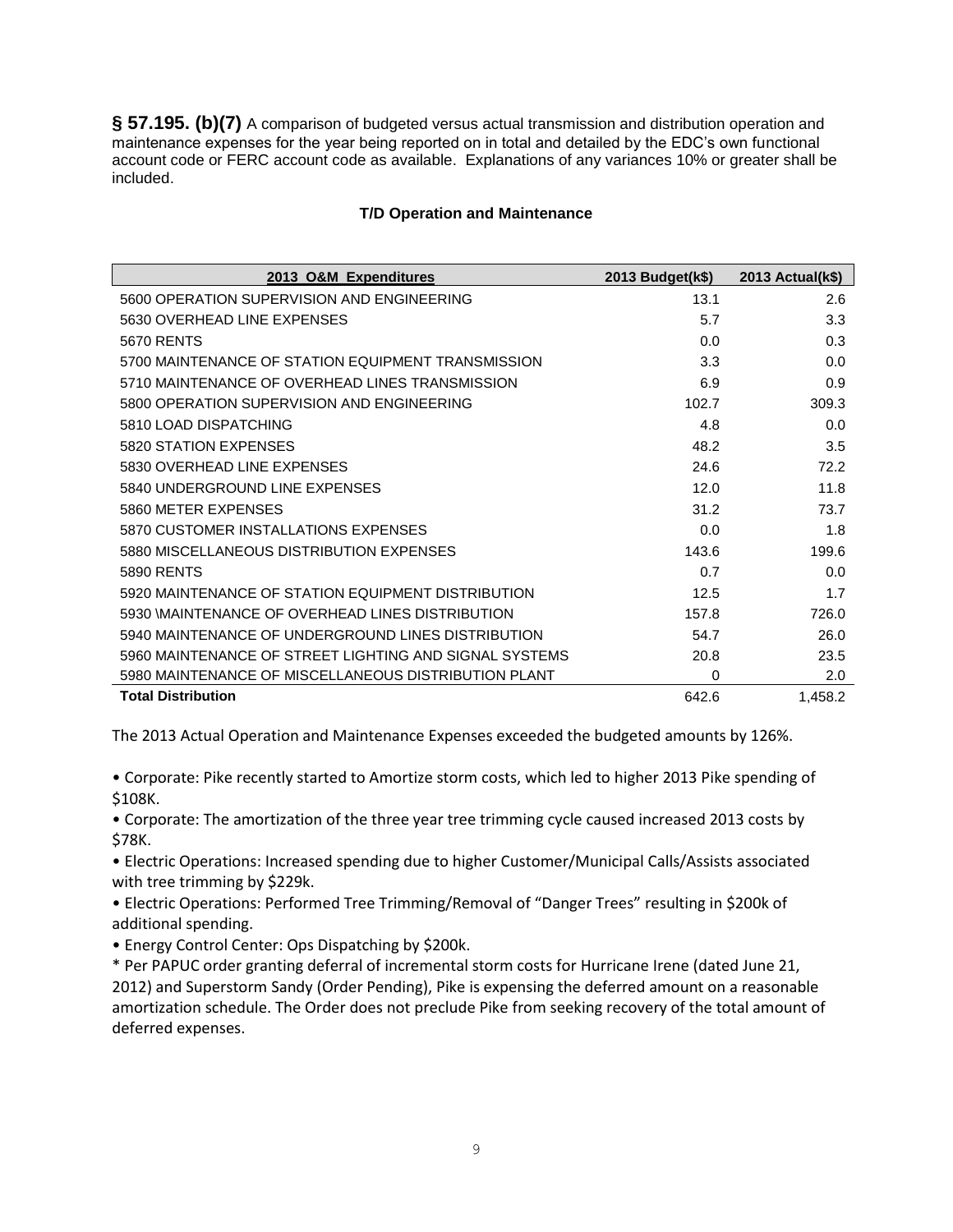**§ 57.195. (b)(8)** A comparison of budgeted versus actual transmission and distribution capital expenditures for the year being reported on in total and detailed by the EDC's own functional account code or FERC account code as available. Explanations of any variances 10% or greater shall be included.

| Account# | <b>Capital Project</b>                         | 2013 Budget(k\$) 2013 Actual(k\$) |        |
|----------|------------------------------------------------|-----------------------------------|--------|
| 330      | 2013 Electric Distribution Blankets - PA       | \$<br>365.41 \$                   | 349.57 |
| 330      | 2013 Transformers - PA OH (Incl Contributions) | 38.1                              | 0.0    |
| 330      | 2013 Transformers - PA UG (Incl Contributions) | 14.3                              | 0.0    |
| 330      | 2013 Circuit Reliability Blanket (PARC)        | 11.1                              | 0.0    |
| 330      | 2013 Pole Inspection Blanket (PARC)            | 40.3                              | 0.0    |
| 330      | US 209-Cummins Hill Rd to Ryan                 | 683.8                             | 405.6  |
| 330      | 2013 Electric Meter Purchases Bkt - PA         | 25.0                              | 24.2   |
| 330      | 2013 Electric Meter 1st Installs Bkt - PA      | 40.9                              | 7.7    |
|          | <b>Total Capital</b>                           | 1,219.05                          | 787.04 |

# **T/D Capital Expenditures**

The 2013 overall Capital Expenditures were under by 35% vs. budgeted. The underrun was the result of Electric Distribution Blankets work and Transformer purchases. 2013 Circuit Reliability/Pole inspection blankets, the contract with OSMOSE (contractor) expired 6/20/13 and was not renewed until 9/1/13. Since the contract lapsed and demobilize, they were unable to remobilize until January 2014. The inspections will take place in 2014. US 209-Cummins project spending was carried over into 2014. For 2013 Meter 1st Install, the projected pilot project to install the Itron meters did not occur due to Itron not releasing the meters to production.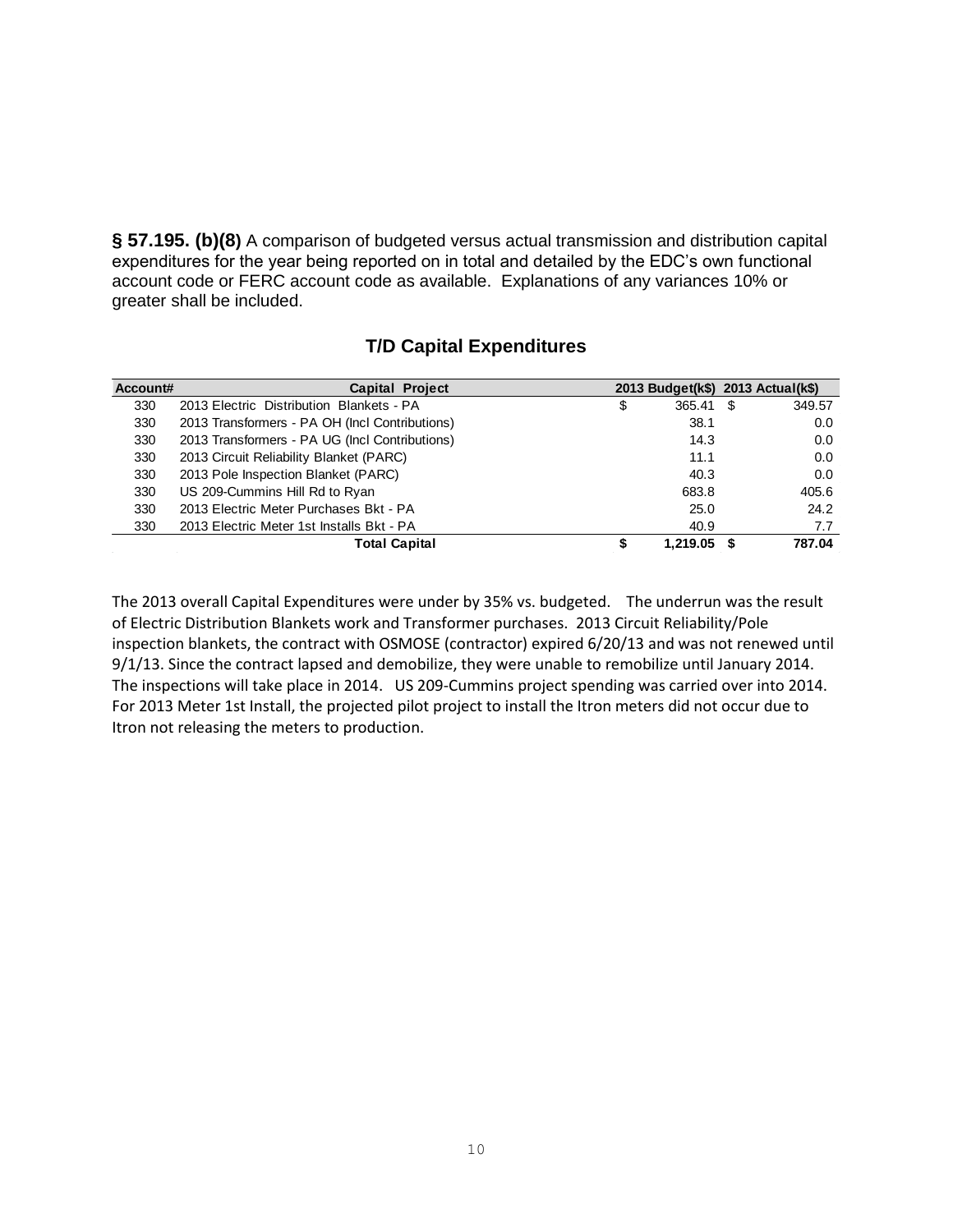**§ 57.195. (b)(9)** Quantified transmission and distribution inspection and maintenance goals/objectives for the current calendar year detailed by system area (that is by transmission, substation and distribution.)

# **T/D Inspection and Maintenance Goals/Objectives Quantified**

Inspection and maintenance programs, designed with the intention of improving frequency of interruption and minimizing the resultant increases in restoration (as frequency is improved), have been in effect in Pike's service territory for over ten years. In addition, the "Biennial Inspection, Maintenance, Repair and Replacement Plan" became effective on January 1, 2012. This plan along with the associated programs are focused on field facilities and customer satisfaction, and are effective in minimizing the probability of an interruption while limiting the number of customers affected per interruption. The major programs are:

- Distribution Vegetation Management Spot trimming and hazard tree removal are performed as conditions are identified. The next trim cycle is schedule for 2015.
- Pole Inspections Planned 350 Poles are scheduled to be inspected in 2014
- Power Quality The 2014 maintenance program will require inspection of eleven capacitors and five regulators.
- Recloser Program The 2014 maintenance program will require inspection of three reclosers
- Substation Maintenance and Inspection Program The 2014 maintenance program will require the completion of all monthly and annual inspection and maintenance requirements as listed in Appendix I for the Matamoras Substation.
- Distribution Overhead Line Inspections Three circuits with a combined mileage of 37.04 miles are scheduled to be inspected in 2014.
- Distribution Transformer Inspections In 2014, 368 overhead transformers are scheduled to be inspected. The overhead line inspection program and pad mount transformers will be inspected at least once every five years.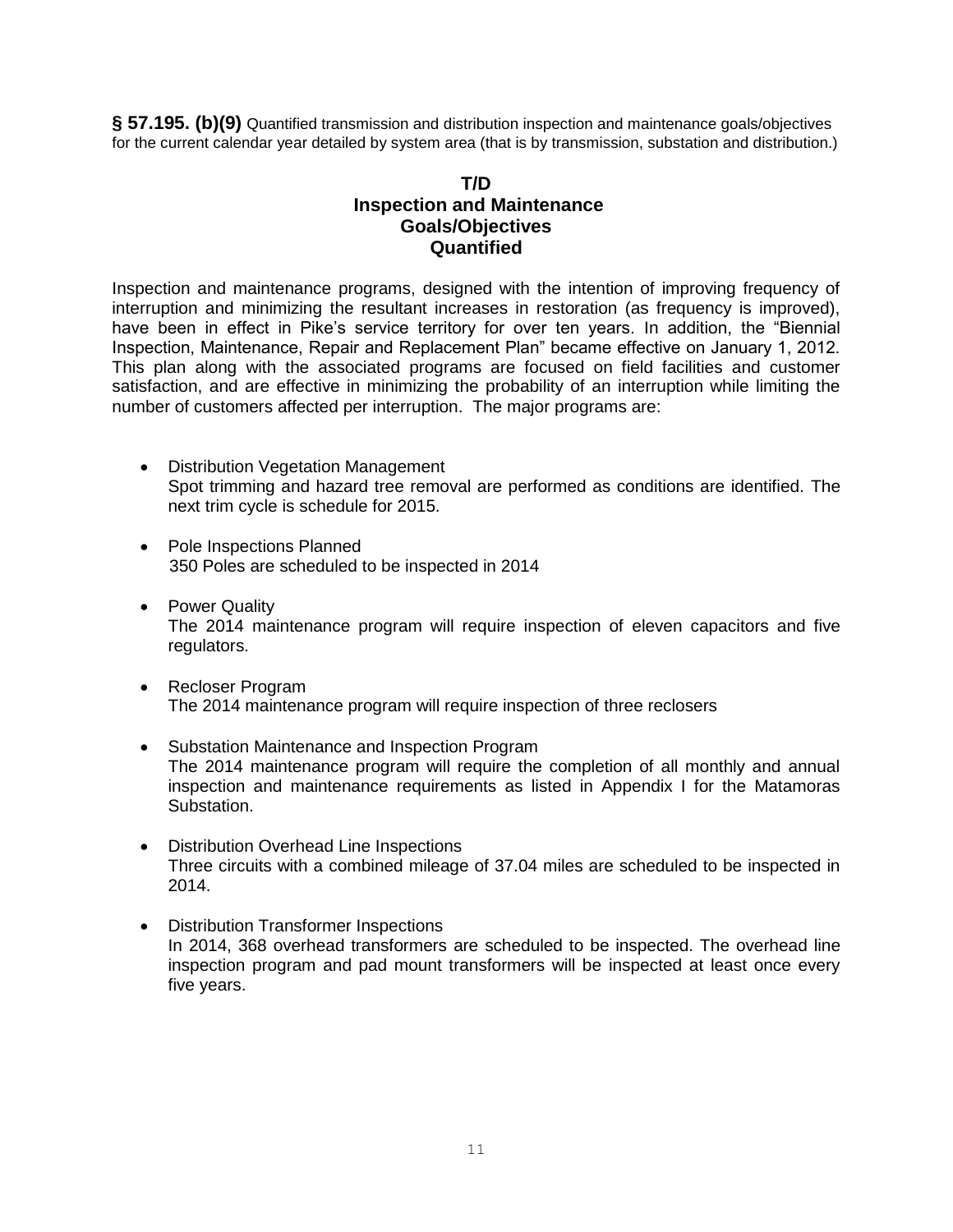**§ 57.195. (b)(10)** Budgeted transmission and distribution operation and maintenance expenses for the current year in total and detailed by the EDC's own functional account code or FERC account code as available.

# **T/D Operation and Maintenance**

| <b>O&amp;M</b> Accounts                                | 2014 Budget(k\$) |
|--------------------------------------------------------|------------------|
| 5600 OPERATION SUPERVISION AND ENGINEERING             | 14.7             |
| 5630 OVERHEAD LINE EXPENSES                            | 5.7              |
| 5700 MAINTENANCE OF STATION EQUIPMENT TRANSMISSION     | 3.3              |
| 5710 MAINTENANCE OF OVERHEAD LINES TRANSMISSION        | 8.8              |
| 5800 OPERATION SUPERVISION AND ENGINEERING             | 106.5            |
| 5820 STATION EXPENSES                                  | 49.3             |
| 5830 OVERHEAD LINE EXPENSES                            | 27.7             |
| 5840 UNDERGROUND LINE EXPENSES                         | 32.2             |
| 5860 METER EXPENSES                                    | 33.9             |
| 5870 CUSTOMER INSTALLATIONS EXPENSES                   | 0                |
| 5880 MISCELLANEOUS DISTRIBUTION EXPENSES               | 201.3            |
| 5890 RENTS                                             | 0.7              |
| 5920 MAINTENANCE OF STATION EQUIPMENT DISTRIBUTION     | 12.8             |
| 5930 MAINTENANCE OF OVERHEAD LINES DISTRIBUTION        | 156.5            |
| 5940 MAINTENANCE OF UNDERGROUND LINES DISTRIBUTION     | 51.8             |
| 5960 MAINTENANCE OF STREET LIGHTING AND SIGNAL SYSTEMS | 18.9             |
| Total Distribution                                     | \$<br>724.1      |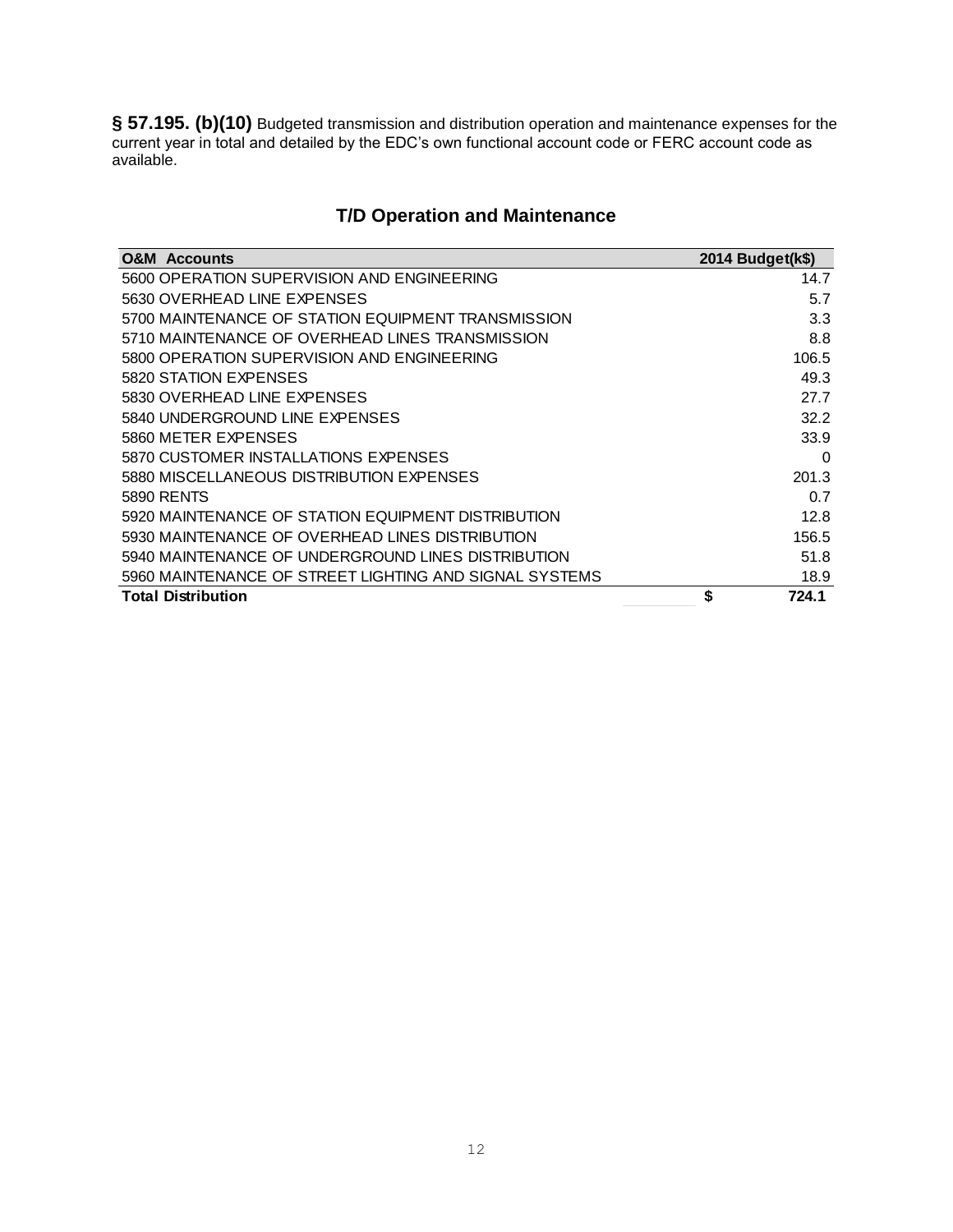**§ 57.195. (b)(11)** Budgeted transmission and distribution capital expenditures for the current year in total and detailed by the EDC's own functional account code or FERC account code as available.

# **T/D Capital Expenditures**

| Account! | <b>Capital Project</b>                                 |   | 2014 Budget(k\$) |
|----------|--------------------------------------------------------|---|------------------|
| 330      | 2014 Electric Distribution / Transformer Blankets - PA | S | 264.59           |
| 330      | 2014 Circuit Reliability Blanket (PARC)                |   | 11.2             |
| 330      | 2014 Pole Inspection Blanket (PARC)                    |   | 40.4             |
| 330      | 2014 Electric Meter Purchases Bkt - PA                 |   | 29.7             |
| 330      | 2014 Electric Meter 1st Installs Bkt - PA              |   | 40.9             |
|          | <b>Total Capital</b>                                   |   | 386.81           |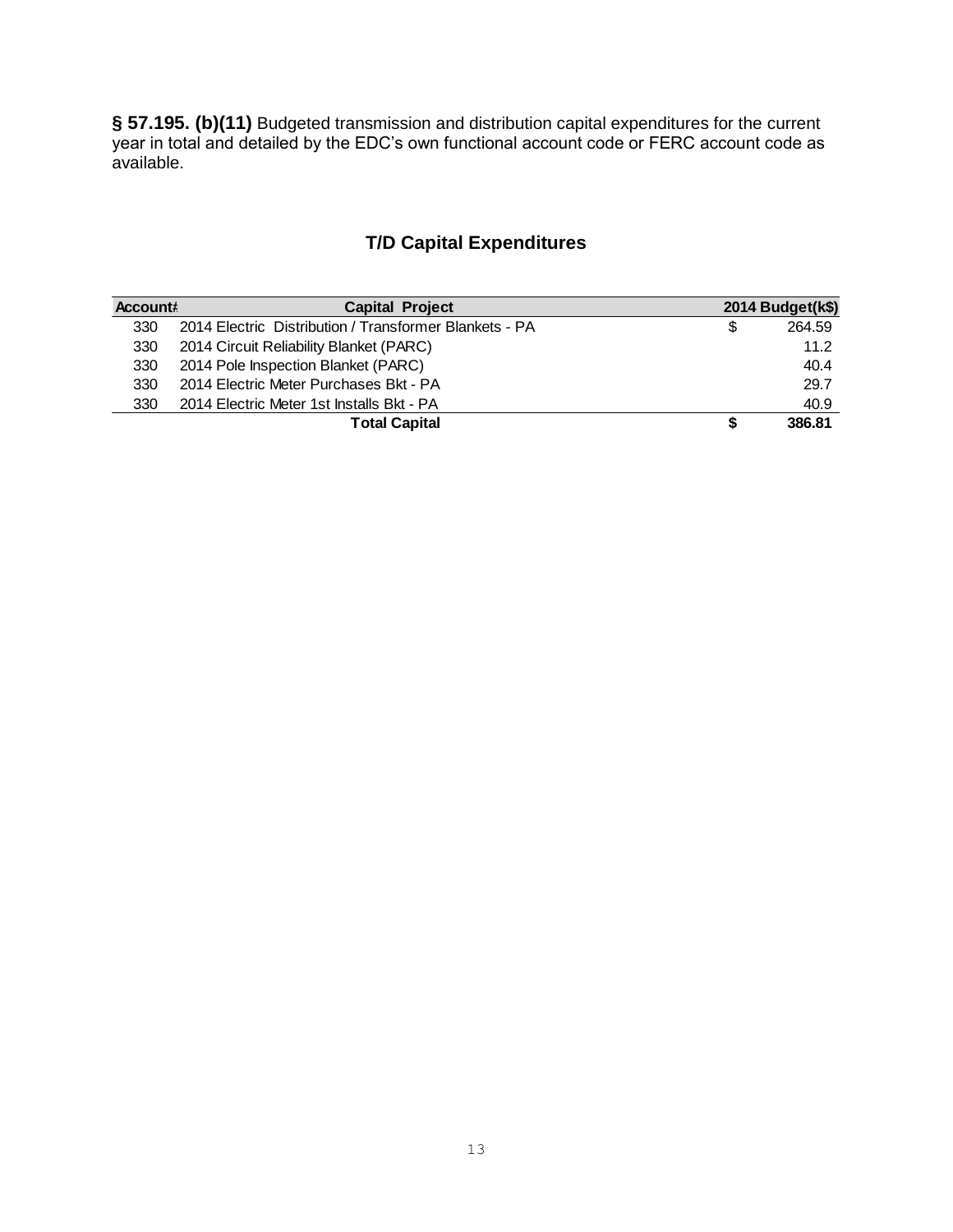**§ 57.195. (b)(12)** Significant changes, if any, to the transmission and distribution inspection and maintenance programs previously submitted to the PAPUC.

### **T/D Inspection and Maintenance Programs Significant Changes**

#### **Inspection & Maintenance Changes**

There were no significant changes to Pike's Inspection and Maintenance programs in 2013. Inspection programs in 2014 will be performed in accordance with the Company's "Biennial Inspection, Maintenance, Repair and Replacement Plan" filed with the PAPUC.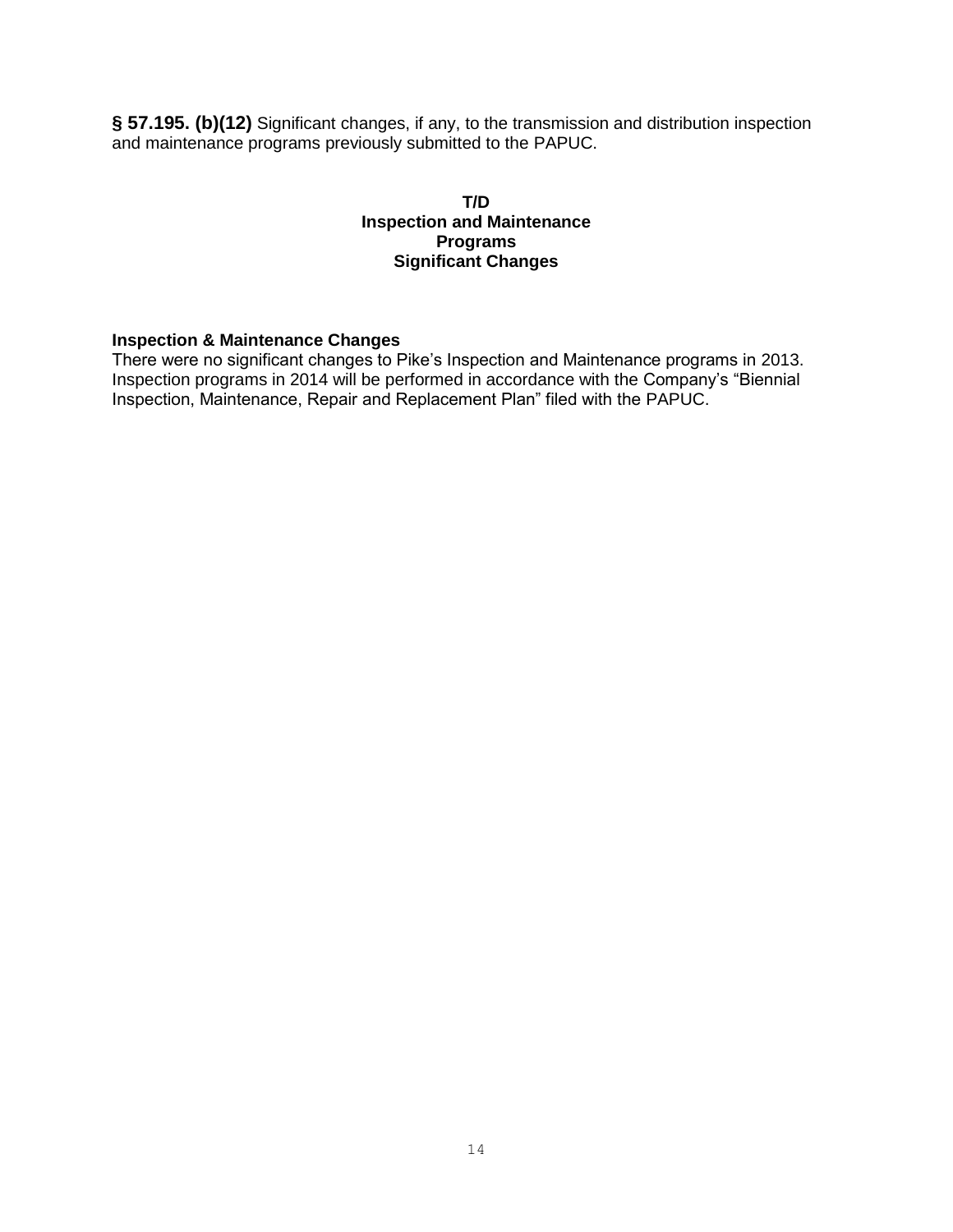# **Appendix I Substation Maintenance and Inspection Program**

#### **Item Description:**

Examine individual utility substation maintenance programs to validate proper maintenance procedures and verify that maintenance is being performed. Review recent operating data to verify that no adverse trends exist.

### **Company Program:**

The following details the different class inspections and maintenance programs performed by the Substation Operations Department, and their associated time cycles. Intervals vary depending on equipment type, style and maintenance history.

### **CLASS #1 INSPECTION** - Monthly

- Visual inspection of transformers and oil breakers for oil leaks, oil levels, nitrogen pressure, connections, condition of bushings and Oil Circuit Breaker ("OCB") operating mechanism.
- Visual inspection of battery banks, chargers, control board indicating lights, control house lights, yard lights.
- Visual inspection of minor equipment including Potential Transformers ("PTs"), Current Transformers ("CTs"), Capacitive Coupled Potential Devices ("CCPDs"), disconnect switches and bus connections.
- Visual inspection of all structures, fences and yard surfaces.
- Counter readings taken of OCBs, Gas Circuit Breakers ("GCBs"), reclosers and tap changers.

## **STATION BATTERY TESTS** - Annually

Measure specific gravity and cell voltage. Test with Battery Impedance Testing Equipment. Clean batteries.

#### **FANS, PUMPS, HEATERS AND COMPRESSORS** - Annually

Check for proper operation prior to winter for heaters and compressors and prior to summer for fans and pumps.

#### **TRANSFORMER GAS-IN-OIL ANALYSIS** - Annually

Take oil sample from each power transformer compartment and analyze for combustible gas content.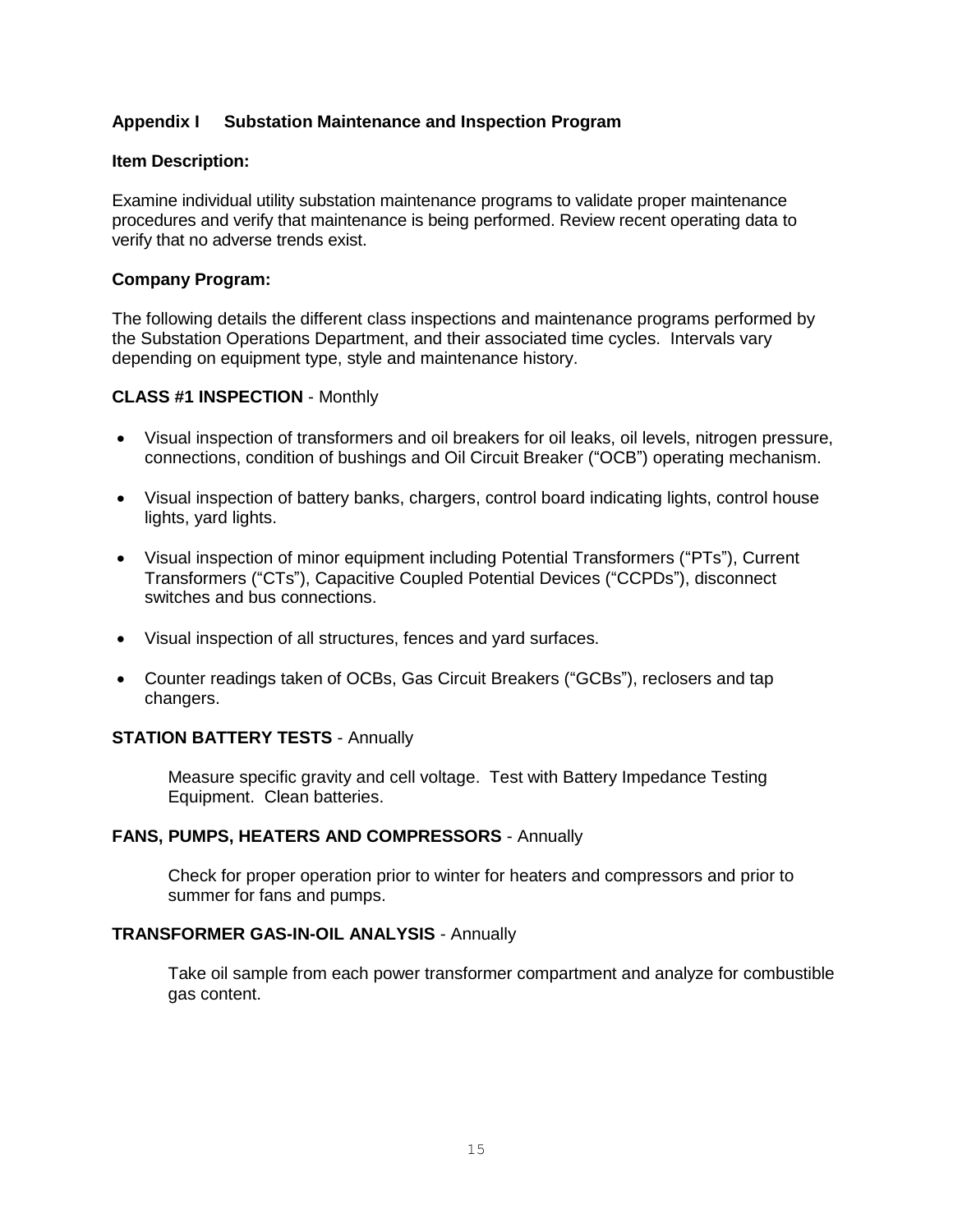# **DOBLE POWER FACTOR TEST** - Every Three - Ten Years

Use Doble instrument to measure the integrity of the insulating medium of certain device.

**OCB TIMING** - Every Three - Ten Years

Check the time it takes for each operation of certain breakers.

**RELAY MAINTENANCE** - Every Four Years, Electromechanical; Six Years Microprocessor Based, With Self-Check.

> Clean, test and calibrate as required all relays involved in protective relay schemes. After testing and calibrating, perform a trip test to verify proper operation.

## **CLASS #3 INSPECTION** - Every Three – Ten Years

The Class #3 inspection on transformers is to include, but is not limited to the following items:

- 1. Test oil;
- 2. TTR Test, meggar test;
- 3. Inspect all connectors, bushings;
- 4. Inspect for leaks (oil nitrogen);
- 5. Check CT connections, alarm systems on banks; and
- 6. Doble Power Factor Test.

#### Transformers With Load Tap Changers

- 7. Test Oil in LTC cabinet; and
- 8. Test LTC control for proper operation.

The Class #3 inspection on OCB's is to include, but is not limited to the following items:

- 1. Test Oil;
- 2. DLRO (Ductor Test) before and after;
- 3. Inspect and clean control cabinet;
- 4. Inspect and clean Pneumatic-Hydraulic or spring charged operating system; and
- 5. Operational Test.

The Class #3 inspection on reclosers is to include, but is not limited to the following items:

- 1. Test Oil ;
- 2. DLRO (Ductor Test) before and after;
- 3. Control cabinet clean, checkout and operational test; and

#### Reclosers With Vacuum Bottles

4. Hi-Pot test.

The Class #3 inspection on ACB's is to include, but is not limited to the following items: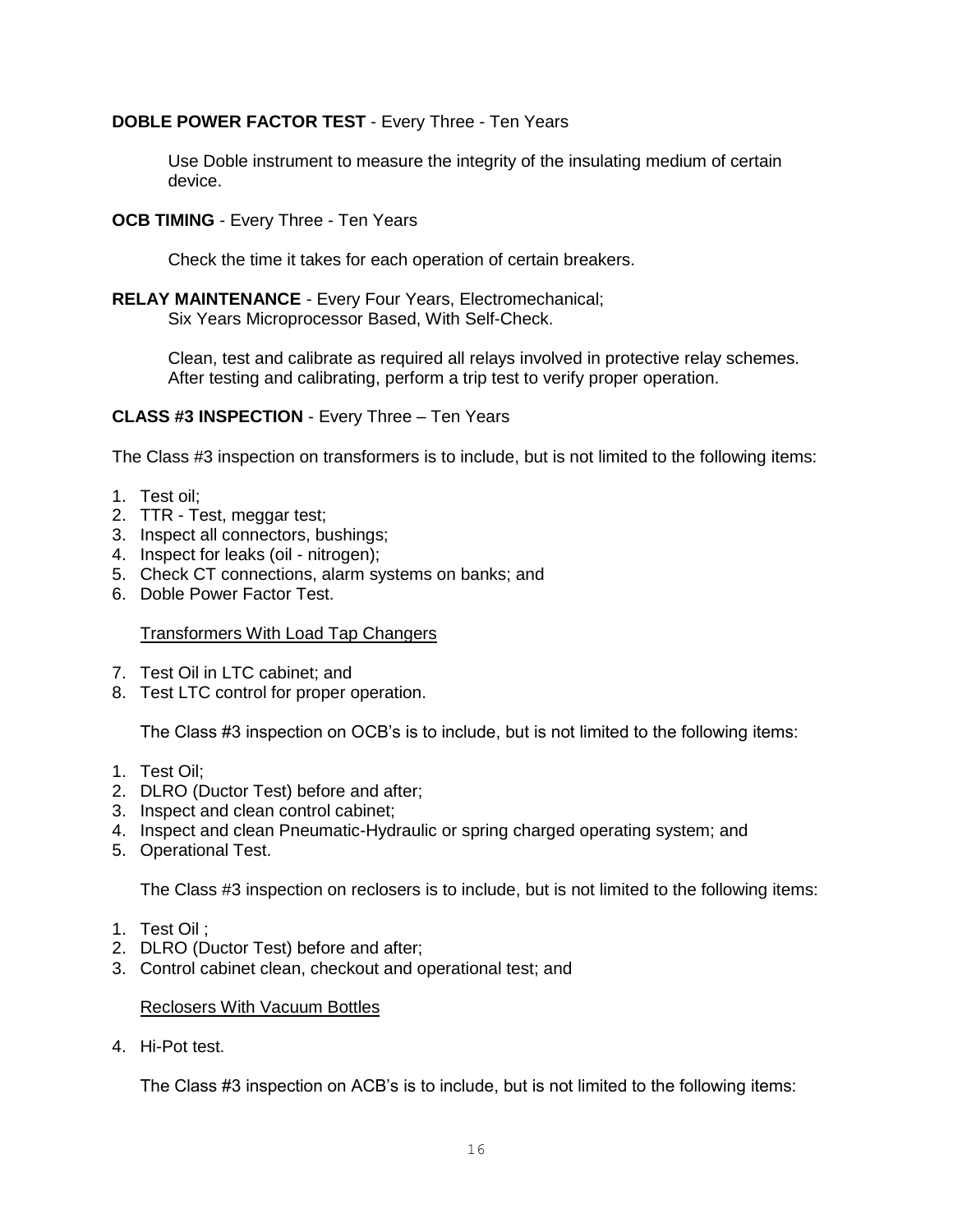- 1. DLRO (Ductor Test) before and after;
- 2. Inspect all contacts (action to be taken, if needed);
- 3. Inspect and test all Micro and Aux. contacts (close and trip circuit); and
- 4. Operational Testing

**CLASS #4 INSPECTION** - Various intervals (four - twelve years or as necessitated by Class #3 Inspection results) dependent on equipment type, style and maintenance history.

The Class #4 inspection consists of a thorough inspection and testing of the apparatus listed below.

The Class #4 also includes all inspections included in a Class #3.

### Transformers With Load Tap Changer

- 5. Drain oil from LTC cabinet, inspect all contacts;
- 6. Inspect and tighten all connections;
- 7. Clean complete LTC cabinet;
- 8. Filter or replace oil; and
- 9. Test LTC control for proper operation.

The Class #4 inspection on OCB's is to include, but is not limited to the following items:

- 1. DLRO (Ductor test) before and after;
- 2. Drop tanks inspect and tighten all connections. Clean all parts and tanks;
- 3. Test and filter or replace oil;
- 4. Inspect and clean control cabinet;
- 5. Inspect and clean Pneumatic-Hydraulic or spring charged operating systems; and
- 6. Operational Test.

The Class #4 inspection on reclosers is to include, but is not limited to the following items:

- 1. Drop tank (filter or replace oil);
- 2. Inspect all contacts repair or replace (depending on the condition);
- 3. Check and tighten all connections;
- 4. Control cabinet, clean and checkout;
- 5. DLRO (Ductor Test) before and after; and
- 6. Operational Test.

#### Recloser With Vacuum Bottles

7. Hi-Pot test.

The Class #4 inspection on ACB's is to include, but is not limited to the following items:

- 1. DLRO (Ductor Test) before and after;
- 2. Inspect all contacts clean and put protective grease coating on;
- 3. Inspect and clean all ARC chutes;
- 4. Inspect and test all Micro and Aux. contacts (close and trip circuit);
- 5. Check and tighten all connections; and